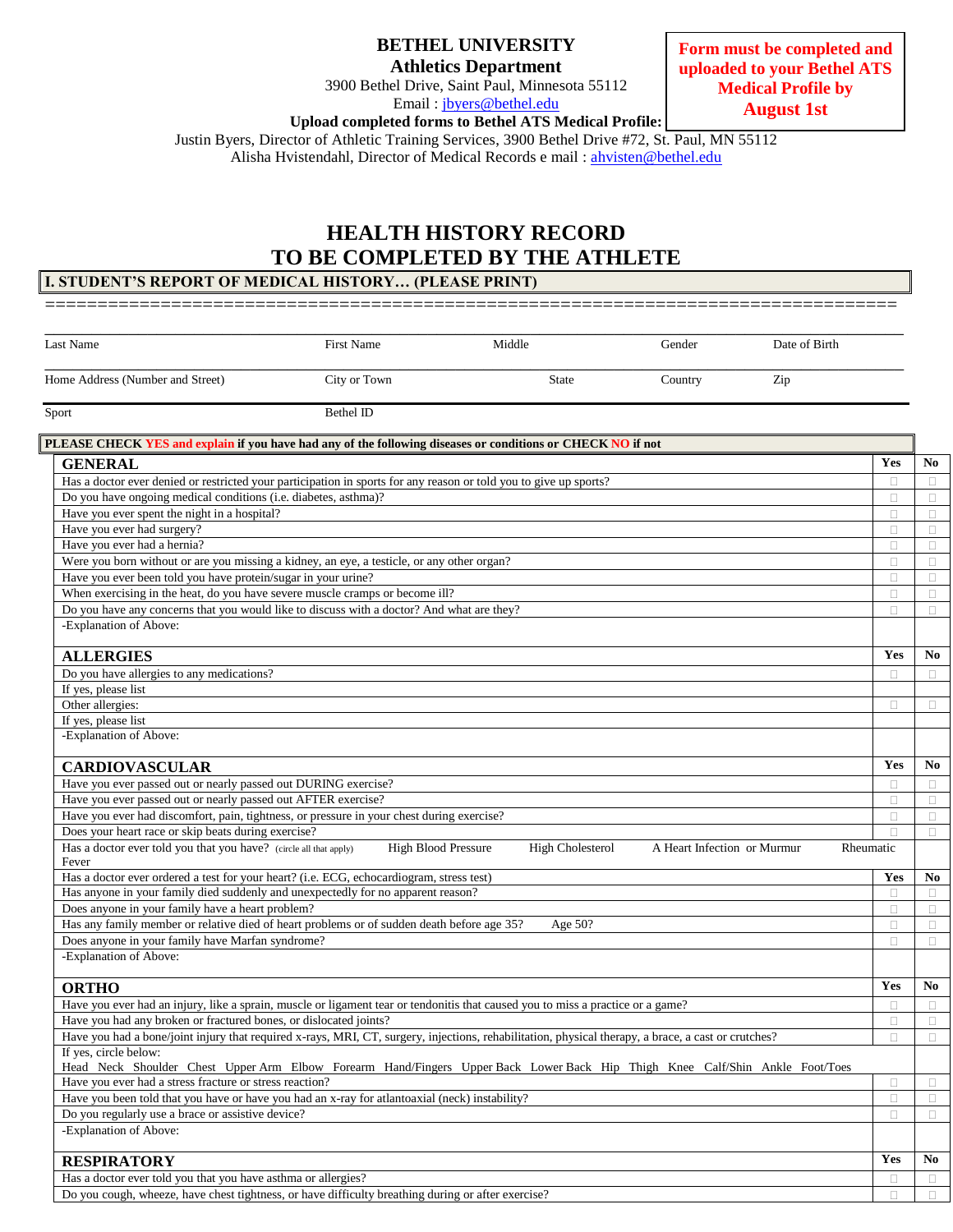| Is there anyone in your family who has asthma?                                                                                         | П      | $\Box$           |
|----------------------------------------------------------------------------------------------------------------------------------------|--------|------------------|
| Have you ever used an inhaler or taken asthma medicine?                                                                                | $\Box$ | $\Box$           |
| Do you develop a rash or hives when you exercise?                                                                                      | $\Box$ | $\Box$           |
| Do you get tired more quickly than your friends do during exercise?                                                                    | П      | $\Box$           |
| -Explanation of Above:                                                                                                                 |        |                  |
|                                                                                                                                        |        |                  |
| <b>INFECTIOUS</b>                                                                                                                      | Yes    | No.              |
| Have you recently had a Tuberculosis Skin Test? If yes; results were: Negative<br>Positive                                             | Ω      | $\Box$           |
| Have you had infectious mononucleosis (mono) within the last month?                                                                    | O      | $\Box$           |
| Have you had chicken pox?                                                                                                              | $\Box$ | $\Box$           |
| Have you had measles?                                                                                                                  | $\Box$ | $\Box$           |
| Have you had mumps?                                                                                                                    | П      | $\Box$           |
| -Explanation of Above:                                                                                                                 |        |                  |
|                                                                                                                                        |        |                  |
| <b>SKIN</b>                                                                                                                            | Yes    | No               |
| Do you have any rashes, pressure sores, or other skin problems?                                                                        | $\Box$ |                  |
| Have you had a herpes skin infection?                                                                                                  | п      | $\Box$<br>$\Box$ |
| -Explanation of Above:                                                                                                                 |        |                  |
|                                                                                                                                        |        |                  |
| <b>NEUROLOGIC</b>                                                                                                                      | Yes    | No               |
| Have you ever had a head injury; concussion; been knocked out or had your "bell rung"?                                                 | $\Box$ |                  |
| Have you been hit in the head and been confused or lost your memory?                                                                   |        | $\Box$           |
| Have you ever had a seizure?                                                                                                           | Ω      | $\Box$           |
| Do you have headaches with exercise?                                                                                                   | $\Box$ | $\Box$           |
|                                                                                                                                        | Ω      | $\Box$           |
| Have you ever had a "stinger or burner"                                                                                                | $\Box$ | $\Box$           |
| Have you ever had numbness, tingling, or weakness in your arms or legs after being hit or falling?                                     | $\Box$ | $\Box$           |
| Have you ever been unable to move your arms or legs after being hit or falling?                                                        | П      | $\Box$           |
| -Explanation of Above:                                                                                                                 |        |                  |
|                                                                                                                                        |        |                  |
| <b>BLOOD</b>                                                                                                                           | Yes    | No               |
| Have you ever been told you are anemic?                                                                                                | $\Box$ | $\Box$           |
| Has a doctor told you that you or someone in your family has sickle cell trait or sickle cell disease?                                 | П      | $\Box$           |
| Have you been tested for sickle cell trait?                                                                                            | $\Box$ | $\Box$           |
| Any other blood disorder?                                                                                                              | Ω      | $\Box$           |
| -Explanation of Above:                                                                                                                 |        |                  |
|                                                                                                                                        |        |                  |
| <b>VISION</b>                                                                                                                          |        |                  |
| Have you had any problems with your eyes or vision?                                                                                    | $\Box$ | $\Box$           |
| Do you wear glasses or contact lenses?                                                                                                 | Ω      | $\Box$           |
| Do you wear protective eyewear, such as goggles or a face shield?                                                                      | п      | $\Box$           |
| -Explanation of Above:                                                                                                                 |        |                  |
| <b>NUTRITION</b>                                                                                                                       | Yes    | No               |
| Are you taking any supplements?                                                                                                        | П      | $\Box$           |
| Are you happy with your weight?                                                                                                        | $\Box$ | $\Box$           |
|                                                                                                                                        |        | $\Box$           |
| Are you trying to gain or lose weight?                                                                                                 | Ω      |                  |
|                                                                                                                                        |        |                  |
| What has been your highest $&$ lowest weight in the past 12 months?<br>Has anyone recommended you change your weight or eating habits? | $\Box$ | $\Box$           |
|                                                                                                                                        | $\Box$ | $\Box$           |
| Do you limit or carefully control what you eat?<br>Have you ever been diagnosed with an eating disorder?                               | $\Box$ | $\Box$           |
| -Explanation of Above:                                                                                                                 |        |                  |
|                                                                                                                                        |        |                  |
| <b>FEMALES ONLY</b>                                                                                                                    | Yes    | No               |
| Have you ever had a menstrual period?                                                                                                  | $\Box$ | $\Box$           |
| How old were you when you had your first menstrual period?                                                                             |        |                  |
| How many menstrual periods have you had in the last year?                                                                              |        |                  |
| -Explanation of Above:                                                                                                                 |        |                  |
| <b>MALES ONLY</b>                                                                                                                      | Yes    | No               |
|                                                                                                                                        | O      |                  |
| Have you ever had an injury to a testicle or other reproductive organs?                                                                | $\Box$ | $\Box$<br>$\Box$ |
| Do you or have you had undescended testicles?<br>-Explanation of Above:                                                                |        |                  |
|                                                                                                                                        | Yes    | No               |
| <b>ENT</b>                                                                                                                             |        |                  |
| Have you had multiple ear infections?                                                                                                  | $\Box$ | $\Box$           |
| Do you have loss of hearing in one or both ears?                                                                                       | Ω      | $\Box$           |
| -Explanation of Above:                                                                                                                 |        |                  |
|                                                                                                                                        |        |                  |
| <b>ABDOMINAL</b>                                                                                                                       | Yes    | No               |
| Have you ever had an ulcer?                                                                                                            | $\Box$ | $\Box$           |
| Do you have a history of gastrointestinal (GI) problems?                                                                               | $\Box$ | $\Box$           |
| Do you experience abdominal pain multiple times per month?                                                                             | $\Box$ | $\Box$           |
| Have you had your appendix removed?                                                                                                    | П      | $\Box$           |
| -Explanation of Above:                                                                                                                 |        |                  |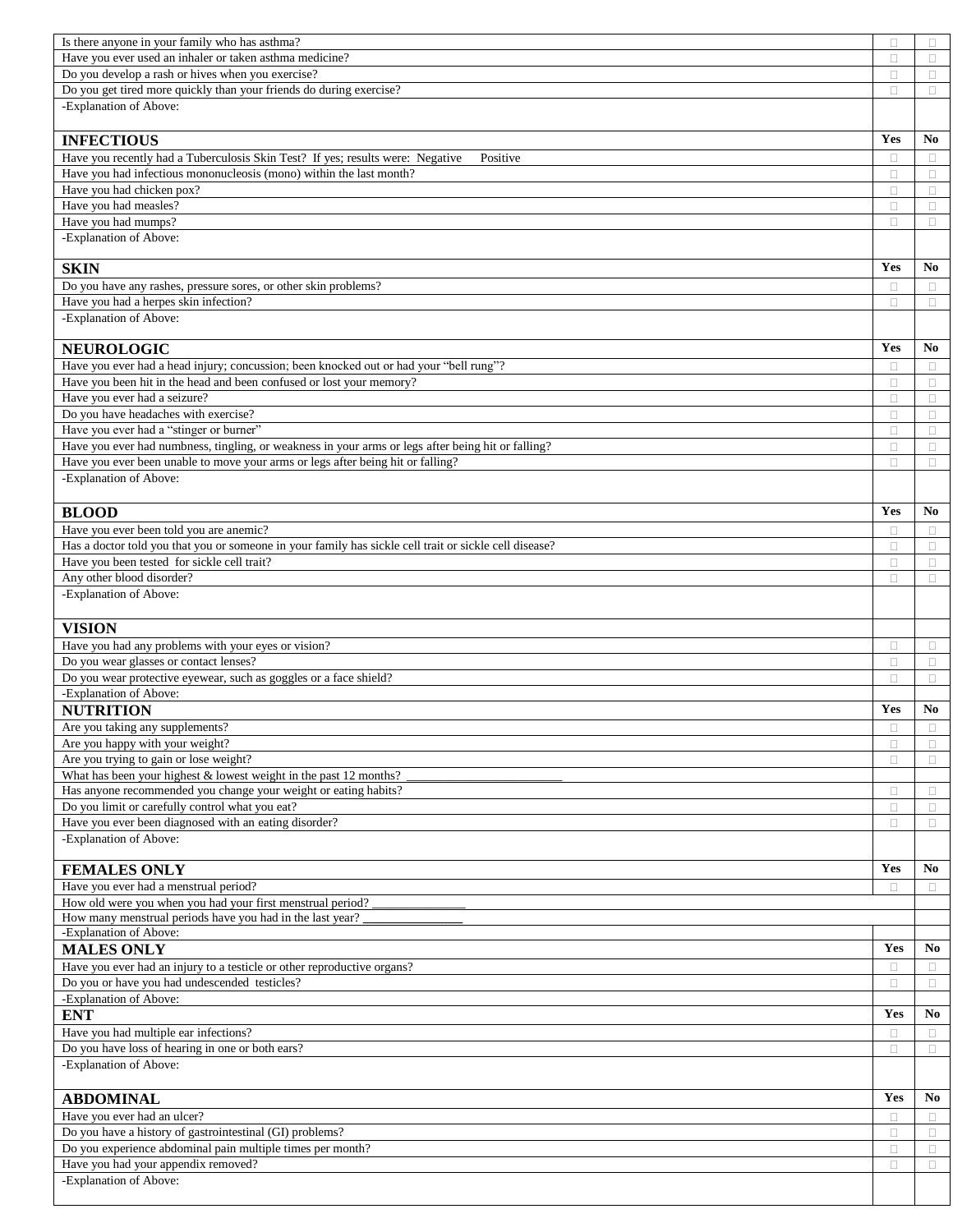| <b>UROLOGY</b>                                           | Yes | N <sub>0</sub> |
|----------------------------------------------------------|-----|----------------|
| Have you had multiple urinary tract /bladder infections? |     |                |
| Have you ever had a kidney infection?                    |     |                |
| Have you ever had kidney or gall stones?                 |     |                |
| -Explanation of Above:                                   |     |                |
|                                                          |     |                |

#### **PERSONAL HISTORY**

### PLEASE ELABORATE ON ANY POSITIVE ANSWERS WITH ADDITIONAL COMMENTS IN THE SPACE PROVIDED BELOW. (ALL ANSWERS ARE CONFIDENTIAL)

|  |  | List any illness, injury, surgery, or hospitalization (gives dates and explain). |
|--|--|----------------------------------------------------------------------------------|
|  |  |                                                                                  |

| <b>B.</b>      | Do you take medication routinely? Reason and Type:                                                      |                                                                                                                 |        | $\Box$<br>Yes<br>No             |
|----------------|---------------------------------------------------------------------------------------------------------|-----------------------------------------------------------------------------------------------------------------|--------|---------------------------------|
| $\mathbf{C}$ . |                                                                                                         | Do you have any food allergies or dietary restrictions?(i.e. vegetarian, lactose intolerant, gluten free, etc.) |        | $\Box$<br>Yes<br>N <sub>0</sub> |
| D.             | Have you ever been diagnosed and/or treated for ADD/ADHD                                                | Do you currently take medication to help manage your ADD/ADHD? If yes, what do you take?                        |        | Yes<br>$\Box$ No                |
| E.             | Have you ever been diagnosed or treated for a mental health condition                                   | If yes, for which of the following conditions have you been diagnosed or treated? (please check all that apply) |        | Yes $\square$<br>N <sub>0</sub> |
|                | $\Box$ Depression<br>$\Box$ Anxiety<br>$\Box$ Substance abuse or dependency                             | □ Bipolar Disorder<br>$\Box$ Anorexia or bulimia<br>$\Box$ Other (please list:                                  |        |                                 |
| F.             | Do you currently take medication to help manage a mental health condition?<br>If yes, what do you take? |                                                                                                                 |        | Yes<br>$\Box$ No                |
| G.             | Have you ever been hospitalized for a mental health condition?                                          |                                                                                                                 |        | Yes<br>No                       |
| Н.             | Family History: ages of living or if deceased; plus Health Issues                                       |                                                                                                                 |        |                                 |
|                | Father<br>Mother                                                                                        | Siblings                                                                                                        | Others |                                 |

### **Please read and sign below before participation in any athletic activity.**

The staff of Bethel University Health Services and Athletic Training works hard to maintain strict confidentiality. However, in order for you to perform safely as an athlete, the Health Services and Athletic Training department may release information back and forth regarding your medical condition. This includes information concerning current medications, allergies (ex. Bee Stings), need for corrective lenses, and health of any medical condition or injury that may need to be monitored during your participation in sports.

It is because of our strong concern for confidentiality that we want you to be aware of this procedure prior to your participation. Our aim is to help you safely participate in the Bethel University athletics program.

Statement:

I authorize Bethel University Health Services and the Athletic Training Department to share information of my current health history record, physical examination, immunization records as well as information regarding future medical conditions that may develop while I participate in intercollegiate sports at Bethel University.

| studen <sup>+</sup><br>Signature | Birthdate | Date |
|----------------------------------|-----------|------|

*If you are under 18 please have your parent/guardian sign below. Students under 18 years of age must have parental permission to receive medical treatment or emergency care through our Health Services and Athletic Training Departments. I give permission for my son/daughter to receive medical treatment or emergency care through the Health Services and Athletic Training Departments.*

 *\_\_\_\_\_\_\_\_\_\_\_\_\_\_\_\_\_\_\_\_\_\_\_\_\_\_\_\_\_\_\_\_\_\_\_\_\_\_\_\_\_\_\_\_\_\_\_\_\_\_\_\_\_\_\_\_\_\_\_\_\_\_\_*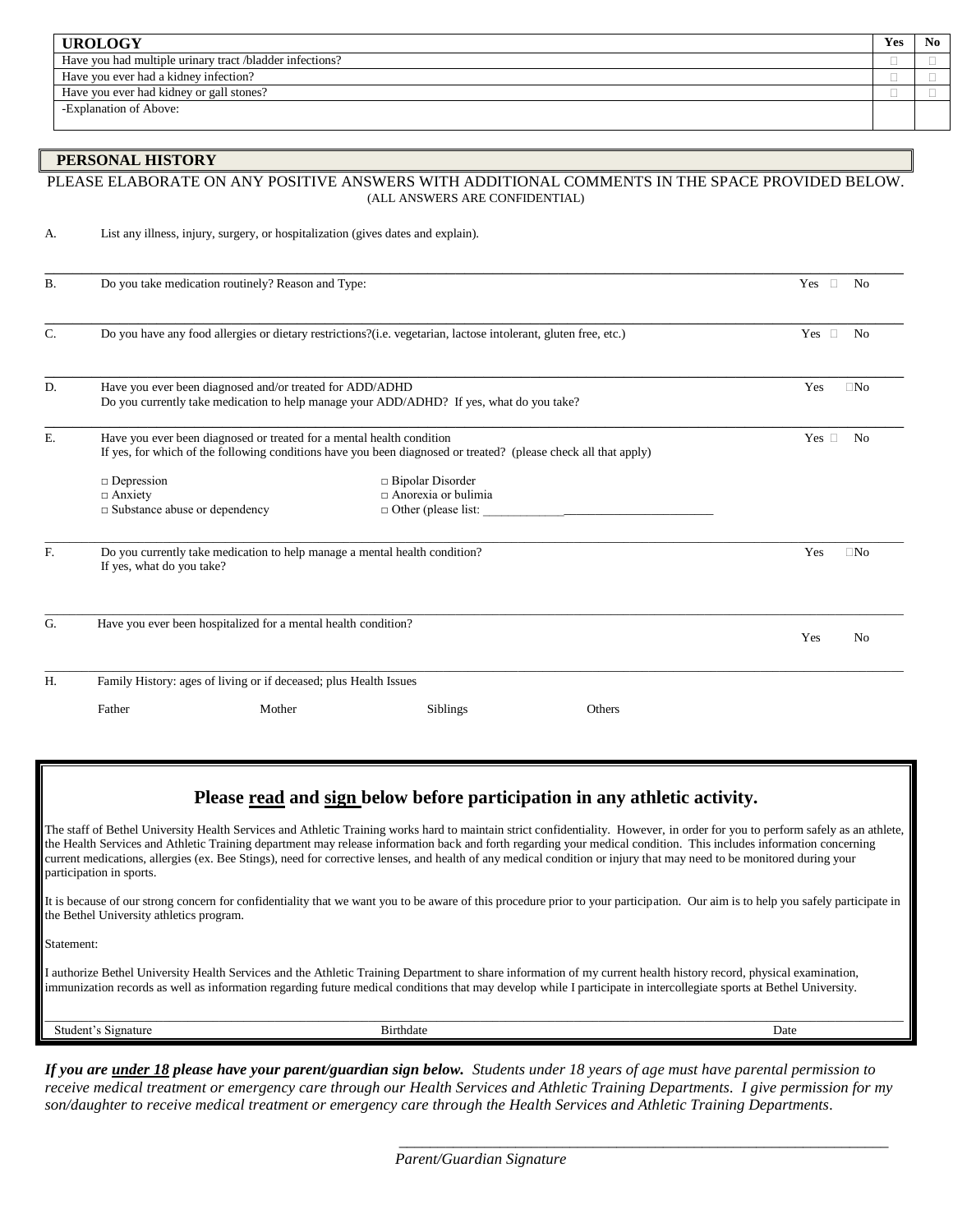### **Bethel University MEDICAL EXAMINATION TO BE COMPLETED BY THE EXAMINING HEALTH CARE PROVIDER (i.e. MD, DO, NP, PA)**

# **\*\*Please keep a copy for your records and upload a copy of entire form to Bethel ATS Medical Profile\*\***

Justin Byers, Director of Athletic Training Services, Bethel University, 3900 Bethel Drive St. Paul #72, MN 55112

e-mail: jbyers@bethel.edu

| <b>Student's Name</b> |         | Date of Birth         | Age                | Gender | DATE OF EXAM                                                                           |
|-----------------------|---------|-----------------------|--------------------|--------|----------------------------------------------------------------------------------------|
|                       |         |                       |                    |        |                                                                                        |
|                       |         |                       |                    |        | MEDICAL EXAMINATION – MUST BE COMPLETED WITHIN 6 MONTHS OF COMING TO BETHEL UNIVERSITY |
|                       |         |                       |                    |        |                                                                                        |
| Height:               | Weight: | <b>BMI</b> (optional) | Arm Span           |        | (screen for Marfan Syndrome)                                                           |
| <b>Pulse:</b>         | BP:     | <b>Respirations</b>   | <b>Temperature</b> |        |                                                                                        |

**Vision: R - 20/\_\_\_\_\_\_\_\_ L 20/ \_\_\_\_\_\_\_\_\_\_ Corrected: Yes/No Contacts Yes/No Pupils: Equal \_\_\_\_\_\_\_\_\_\_ Unequal \_\_\_\_\_\_\_\_\_ \_\_\_\_\_\_\_\_\_\_\_\_\_\_\_\_\_\_\_\_\_\_\_\_\_\_\_\_\_\_\_\_\_\_\_\_\_\_\_\_\_\_\_\_\_\_\_\_\_\_\_\_\_\_\_\_\_\_\_\_\_\_\_\_\_\_\_\_\_\_\_\_\_\_\_\_\_\_\_\_\_\_\_\_\_\_\_\_\_\_\_\_\_\_\_\_\_\_\_\_\_\_\_\_\_\_\_\_\_\_\_\_\_\_**

| <b>EXAM</b>                                                                   | <b>NORMAL</b> | TII<br><b>ABNORMAL</b> (explain) |
|-------------------------------------------------------------------------------|---------------|----------------------------------|
| Appearance                                                                    | Y/N           |                                  |
| <b>HEENT</b>                                                                  | Y/N           |                                  |
| Eyes                                                                          | ${\rm Y/N}$   |                                  |
| Fundoscopic                                                                   | ${\rm Y/N}$   |                                  |
| Pupils                                                                        | Equal/Unequal |                                  |
| Ears/Nose                                                                     | ${\rm Y/N}$   |                                  |
| Hearing                                                                       | Y/N           |                                  |
| Throat                                                                        | Y/N           |                                  |
| Dental                                                                        | ${\rm Y/N}$   |                                  |
| <b>Lymph Nodes</b>                                                            | ${\rm Y/N}$   |                                  |
| Thyroid                                                                       | ${\rm Y/N}$   |                                  |
| Lungs                                                                         | Y/N           |                                  |
| Cardiac (including precordial supine                                          | Y/N           |                                  |
| & standing and femoral artery pulses)<br>Abdomen                              | ${\rm Y/N}$   |                                  |
| <b>Genitourinary</b> (male)                                                   | ${\rm Y/N}$   |                                  |
| Hernia                                                                        | ${\rm Y/N}$   |                                  |
| Skin                                                                          | Y/N           |                                  |
| <b>Musculoskeletal</b>                                                        |               |                                  |
| Neck                                                                          | ${\rm Y/N}$   |                                  |
| Back                                                                          | Y/N           |                                  |
| Shoulder/Arm                                                                  | Y/N           |                                  |
| Elbow/Forearm                                                                 | ${\rm Y/N}$   |                                  |
| Wrist/Hand/Fingers                                                            | Y/N           |                                  |
| Hip/Thigh                                                                     | ${\rm Y/N}$   |                                  |
| Knee                                                                          | ${\rm Y/N}$   |                                  |
| Leg/Ankle                                                                     | ${\rm Y/N}$   |                                  |
| Foot/Toes                                                                     | Y/N           |                                  |
| Duck Walk                                                                     | Y/N           |                                  |
| Neurological                                                                  | Y/N           |                                  |
| Psychological                                                                 | Y/N           |                                  |
|                                                                               |               |                                  |
| Is patient under treatment of any kind at this time? $\Box$ Yes :<br>Explain: |               | $\Box$ No                        |
| Physical/Mental Disabilities or impairment?<br>Explain:                       | $\Box$ Yes :  | $\hfill \Box$ No                 |